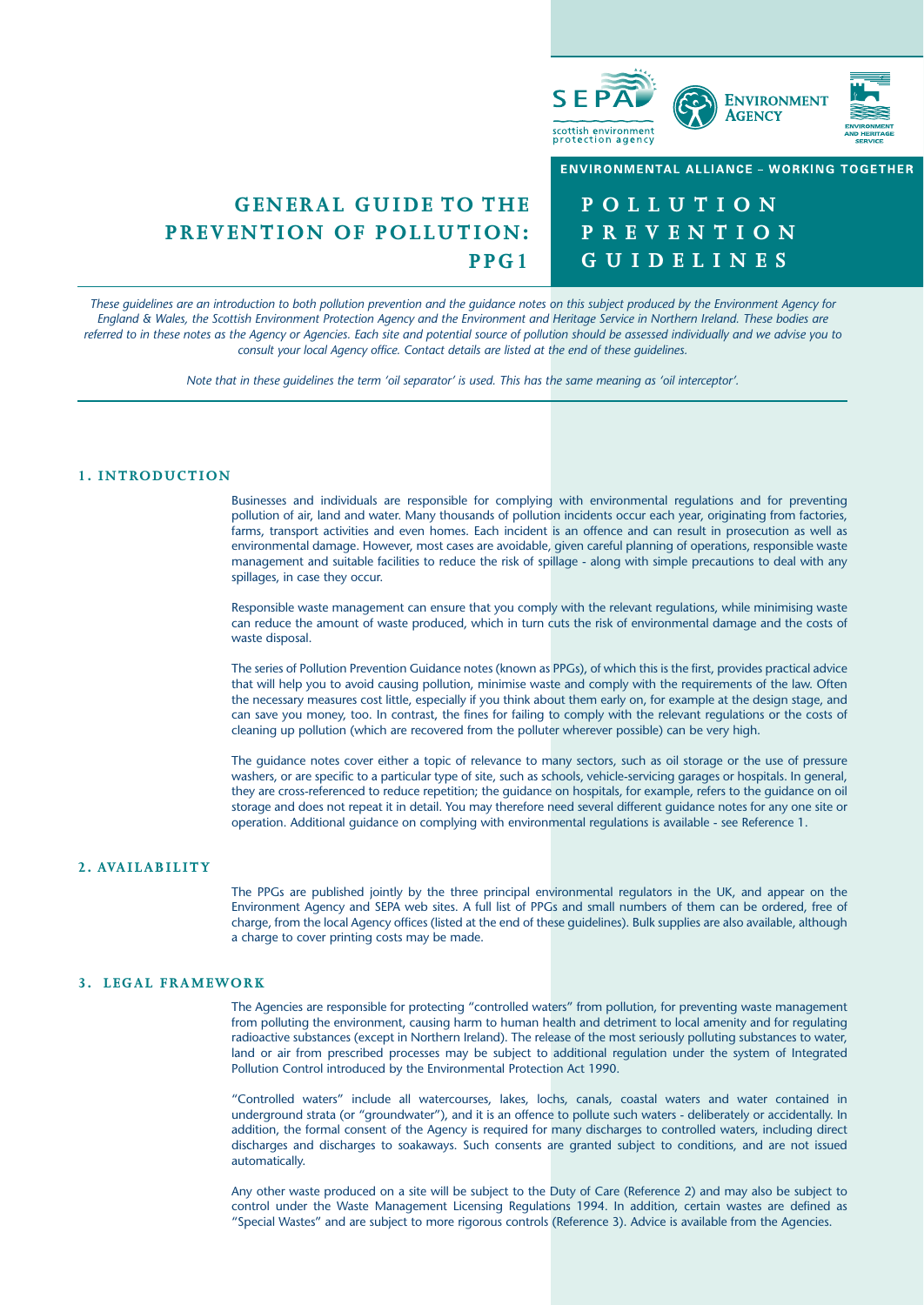The Agencies are also responsible for implementing the legislation on packaging, which affects companies with an annual turnover above £2 million and handling more than 50 tonnes of packaging per year (see Reference 4).

All discharges to the foul sewer (see 4a) require authorisation by the sewerage undertaker and may be subject to the terms and conditions of a trade effluent consent.

#### **4. SITE DRAINAGE**

#### **a. Drainage**

Most existing sites will have two types of drain. Surface water drains, including land drains and most road drains, should carry only uncontaminated rainwater, as they will lead to a local river, stream or soakaway. The foul water drain is designed to carry contaminated waste water safely to a storage lagoon, treatment system or sewage works for treatment. In the case of an isolated house, or a small community biological treatment plant, care should be taken not to overload this by disposing of disinfectant or grease down the foul drain (see PPG4 – Reference 5). Prior agreement from the local sewerage undertaker is required before you connect to the public foul water system. Where significant work is being undertaken on an existing site or a new development, the Agencies encourage the consideration of an alternative approach for surface drainage, which uses a combination of techniques known collectively as **S**ustainable **D**rainage **S**ystems (SuDS). This approach has significant environmental benefits and may also have lower installation costs. See Reference 6 for further details.

# **b. Surface water treatment**

Surface water can be contaminated with silt, heavy metals, chemicals and oil, which can be damaging in watercourses and groundwater. In many cases, it will require treatment by controlling the pollution at its source or just before the discharge point. SuDS may provide a suitable solution (see Reference 6). In areas where there is a high risk of oil pollution, it may be necessary to install an oil separator to protect the surface water system and reduce the risk of pollution. See separate guidelines for details (PPG3 - Reference 7).

#### **c. Wrong connections**

Wrongly connected effluents can cause severe pollution problems, which can be difficult to remedy. Sources of dirty water, such as sinks and toilets, should be connected to the foul sewer and the nearest drain. Manhole covers and gullies should be clearly marked, by colour coding, with red for foul and blue for surface water, and site drainage plans should be readily accessible.

# **d. Garage forecourts and fuel delivery areas**

Because of the potential for pollution from these areas, oil separation is required. Effluent resulting from the cleaning of forecourts must not be discharged to surface water drains, watercourses or soakaways. Details of surface water disposal and other potentially polluting activities are included in PPG7 – Reference 8.

#### **e. Cleaning activities**

Wash waters from mobile pressure washers should not be discharged to surface water drains, watercourses or soakaways. Even if described as bio-degradable, detergents are not suitable for discharge to surface drains, so such activities should be carried out in designated areas draining to the foul sewer (subject to the approval of the local sewerage undertaker). Alternatively, closed loop vehicle wash recycling systems are available. See PPG13 - Reference 9 for further details.

# **f. Sewage disposal**

All foul sewage should pass to the local foul sewer if possible. If not, other arrangements should be discussed with your local Agency office (see PPG4 - Reference 5). Most alternatives will normally require the formal consent of the Agency.

#### **g. Chemical storage areas**

Drainage from such areas presents special problems and you should consult fully with your local Agency office to minimise the pollution risks.

# **5. WASTE STORAGE AND DISPOSAL**

#### **a. Reduce, re-use and recycle**

Methods to reduce the amount of waste generated in the first place, together with the re-use and recycling of wastes, must be considered. There is scope for significant savings, as the costs of raw materials and waste disposal continue to rise. Advice on waste minimisation and local initiatives can be obtained from your nearest Agency office. Independent advice on this and on any other environmental problem is available free through the Envirowise Helpline on 0800 585794.

#### **b. Duty of Care and waste legislation**

To prevent fly-tipping, producers of waste must ensure that it remains under their control and is passed on only to a registered waste carrier and is accompanied by a full description. Some wastes, such as used mineral oil, are subject to the Special Waste Regulations, which impose additional controls on movement and disposal (Reference 3). Contact your local Agency office for further advice.

# **c. Storage**

All wastes must be stored in designated areas that are isolated from surface drains and bunded to contain any spillages. Rubbish compactors should be covered to prevent the build-up of contaminated rainwater and drained to the foul sewer to prevent polluting liquid entering the surface water drains. Compactor hydraulics should be maintained in good order.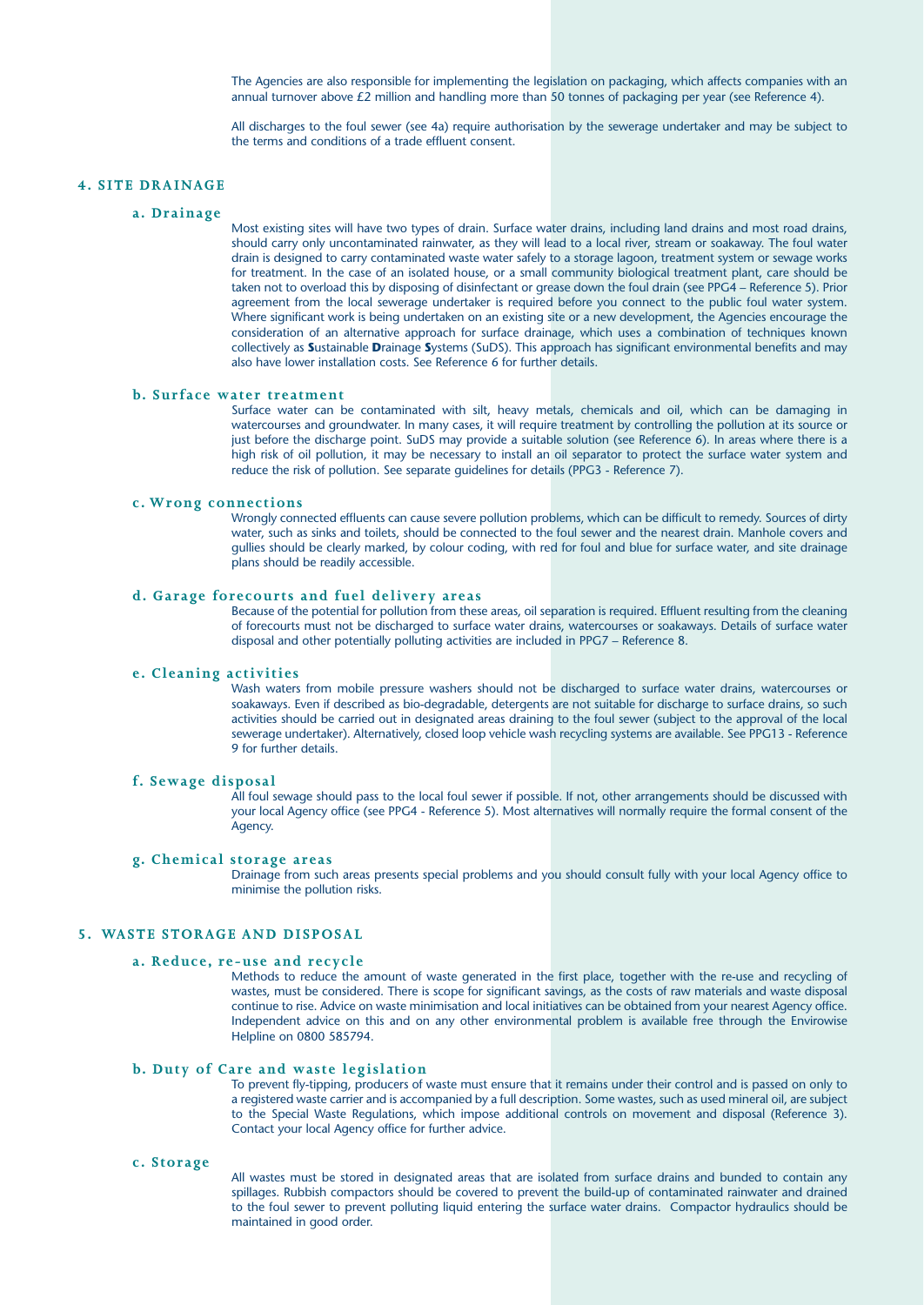#### **6. DELIVERIES AND SECURITY**

#### **a. Deliveries**

Special care should be taken during deliveries, particularly when hazardous materials are involved. Deliveries should be supervised at all times, tanks and containers should be labelled with the nature and volume of their contents, and the levels should be checked before delivery to prevent overfilling.

#### **b. Delivery areas**

Where possible, loading and unloading areas should be roofed and drained to the foul sewer. If not, they should be clearly marked and isolated from the surface water drainage system, either by catch-pits or sumps with isolating valves. Cut-off valves in the drainage system and raised kerb surrounds may be needed. Delivery pipes should be fitted with automatic cut-off valves to prevent overfilling. You are recommended to consult with the Agency.

#### **c. Security**

Vandalism and theft are frequent causes of pollution. Lockable valves should be fitted on all storage tanks, fences should be secure, and doors and gates kept locked. Where possible, materials should be stored under cover and potential pollutants should be transferred into safe storage without delay.

# **7. OIL STORAGE AND PIPELINES**

The storage of oil at industrial, commercial, institutional and institutional residential premises in England is to be the subject of new regulations due to be introduced in late 2000. Similar regulations for Wales and Scotland are under consideration. These will introduce statutory minimum storage standards. PPG2 - Reference 10 covers above ground oil storage, with the key points listed below;

#### **a. Storage**

Any oil storage tank and oil stored in drums should be sited on an impervious base within an oil-tight bund with no drainage outlet. All fill pipes, draw pipes and sight gauges should be enclosed within the bund, and the tank vent pipe should be directed downwards into it. Advice is available on the construction of bund walls (References 11 and 12) and the storage and disposal of used oils (PPG8 - Reference 13).

#### **b. Pipelines**

Site pipelines in an accessible position above the ground where possible, as underground tanks and pipelines may be subject to damage and corrosion. Where a pipeline has to be laid underground, it should be corrosion resistant and placed in a protective sleeve or a duct with open grating covers for inspection purposes, and should be tested regularly. Underground pipeline connections should be minimised and, where used, should have access points for inspection. Underground tanks and pipelines may be subject to special restrictions where there is a risk to groundwaters.

## **8. CONTINGENCY PLANS**

Spillages and run-off water from fire-fighting may have the potential to cause enormous damage to controlled waters (see PPG18 - Reference 14). It is recommended that appropriate spill kits or absorbent materials are held on site. It is essential that staff know what to do in an emergency. An up-to-date drainage plan should be maintained, hazards identified and a contingency plan drawn up, giving advice on what action to take and who to inform. These plans should be displayed clearly and regular exercises undertaken. Guidance on the development of a pollution incident response plan and a template plan are provided in PPG21 - Reference 15.

#### **9. CONSTRUCTION AND DEMOLITION**

Detailed guidance is available on construction and demolition (PPG6 - Reference 16). It is important to note that the prior approval of the Agency must be obtained where site de-watering might result in a discharge to controlled waters. Any discharge must be free from solids in suspension, oil or other polluting materials. Silt is a non-toxic pollutant and, in the absence of other contaminants, silty water may be disposed of by pumping to the foul sewer, a settlement tank or over a grassed area. However, if any other contaminant is present, you should consult the Agency on its disposal.

#### **10. AGRICULTURE**

Agricultural activities have resulted in significant water pollution in the past, and continue to have the potential to cause such damage unless properly managed. Detailed guidance on preventing pollution from agricultural activities is available (see Reference 17).

# **11. GROUNDWATER POLLUTION**

Spillage, incorrect storage of chemicals or waste materials or unsuitable disposal activities can result in pollutants seeping through the soil, causing serious harm to groundwater – which is a vital source of drinking water. Chlorinated solvents are the most widespread and severe cause of groundwater pollution, and handling them requires special care. The Agencies have strong powers to take action relating to the storage, handling, use or disposal of certain dangerous substances posing a risk of contaminating groundwaters. The prior authorisation of the Agency is required before you dispose of wastes containing certain dangerous substances into or onto land, and advice on this is available from your local Agency office.